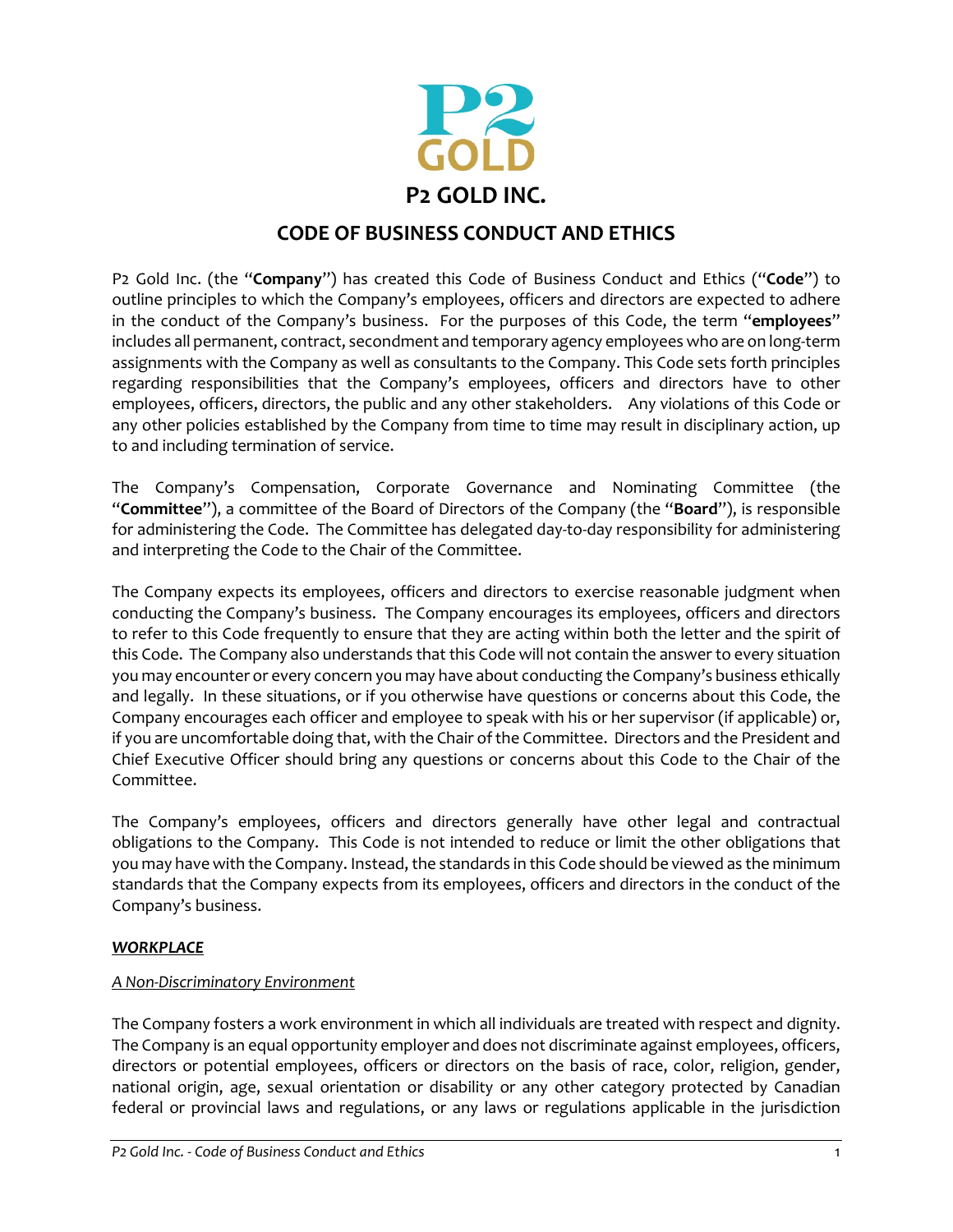where such employees, officers or directors are located. The Company will make reasonable accommodations for its employees, officers and directors in compliance with applicable laws and regulations.

#### *Harassment-Free Workplace*

The Company will not tolerate harassment of its employees, officers, directors, customers or suppliers in any form. Harassment generally means offensive conduct that is severe and pervasive and singles out an individual to the detriment or objection of that individual because of a difference protected by law such as race, gender, sexual orientation, religion, national origin, ethnicity, citizenship, age, marital status, disability, physical handicaps or veteran status. Harassment covers a wide range of conduct, from requests of a sexual nature to situations where offensive behaviour (e.g., insults, offensive jokes or slurs, offensive material in the workplace) results in a hostile work environment. It is the responsibility of each employee to help the Company provide a work atmosphere free of harassing, abusive, disrespectful, disorderly, disruptive or other non-professional conduct. Threatening, intimidating or aggressive behaviour, as well as bullying, ridiculing or other similar behaviour toward fellow employees, officers or directors or others in the workplace will not be tolerated.

#### *Sexual Harassment*

Employees, officers and directors must treat each other with professional courtesy and respect at all times and specifically shall not subject any other employee to unwelcome sexual advances, requests for sexual favours or other verbal or physical conduct which might be construed as sexual in nature. Such conduct may constitute sexual harassment under federal, provincial and state law and may be the basis for legal action against the offending Employee and/or the Company. Sexual harassment is illegal and all employees, officers and directors of the Company are prohibited from engaging in any form of sexually harassing behaviour.

#### *Substance Abuse*

The Company is committed to maintaining a safe and healthy work environment free of substance abuse. Employees, officers and directors of the Company are expected to perform their responsibilities in a professional manner and, to the degree that job performance or judgment may be hindered, be free from the effects of drugs, including illegal drugs and legal drugs which affect the ability of the employees, officers and directors to perform their work duties, and alcohol, while on Company premises.

#### *ENVIRONMENT, HEALTH AND SAFETY*

#### *Environment*

It is the intent of the Company to conduct itself in a responsible manner in respect to the environment in partnership with local communities as it implements its business strategy. The Company is committed to sound environmental management and it is the Company's policy to comply, in all material respects, with applicable environmental laws and regulations. All employees, officers and directors are expected to comply with our policies, programs, standards and procedures in respect to environmental management.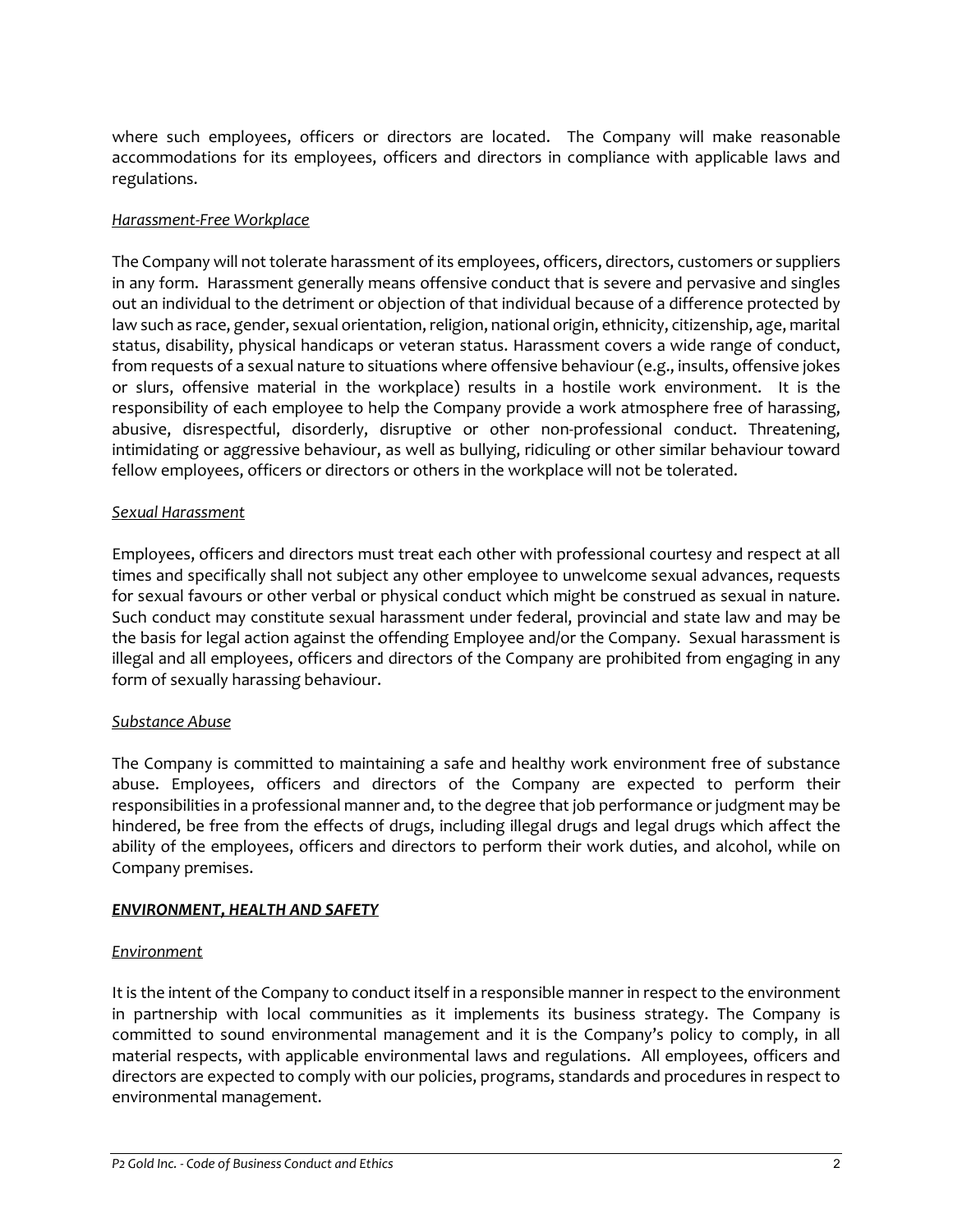## *Health and Safety*

The Company is committed to providing a healthy and safe workplace in compliance with applicable laws, rules and regulations. Employees must be aware of the safety issues and policies that affect their job, other employees and the community in general. Managers, upon learning of any circumstance affecting the health and safety of the workplace or the community, must act immediately to address the situation. Employees must immediately advise their managers of any workplace injury or any circumstance presenting a dangerous situation to them, other co-workers or the community in general, so that timely corrective action can be taken. If an employee who so advises their manager is not satisfied that timely corrective action has been or will be taken by the manager, then the employee should advise the Chair of the Committee of such workplace injury or circumstance presenting a dangerous situation.

### *Conflicts of Interest*

A "conflict of interest" exists when a person's private interest interferes or even appears to interfere, with the interests of the Company. A conflict may also arise when a person takes actions or has interests which make it difficult for them to perform their work objectively and effectively. Conflicts of interest may cause an employee, officer or director to make decisions based on personal gain rather than in the best interests of the Company. Each individual's situation is different and in evaluating his or her own situation, an employee, officer or director will have to consider many factors.

All of the Company's employees, officers and directors must act with honesty and integrity, avoiding conflicts of interest in relation to their duties and responsibilities with the Company that arise as a result of either personal or professional relationships.

Prior to hiring any officer or director of the Company, the Committee will assess whether there are any actual or potential conflicts of interest involving the individual and the Company and inform the Board of any such conflicts.

Conflicts of interest are prohibited as a matter of Company policy. Each employee, officer and director is expected to avoid any outside activity, financial interest or relationship that may present a conflict of interest or the appearance of a conflict of interest. Each employee is required to promptly disclose any actual or potential conflict of interest to his or her manager, or if the manager is an officer of the Company and is involved in the conflict of interest, to the Committee. Any director, officer or employee will, when requested, promptly supply the manager or the Committee with all relevant documentation in respect of any transaction in which the manager or the Committee perceives a conflict may have been present. Actual or potential conflicts of interest involving a director, officer or the Chair of the Committee should be disclosed in writing to the Committee and the Committee will assess whether there are any actual or potential conflicts of interest involving the individual and the Company. Each director agrees that if the Board determines that a potential conflict cannot be cured, the director will promptly resign from the Board.

Failure to report actual or potential conflicts could have serious consequences for the employee, officer or director of the Company. After an actual or potential conflict is investigated, appropriate action will be taken. The Board has the right to determine the appropriate disciplinary action for a violation up to and including termination of employment. All proposed disciplinary action is subject to review by the Board of Directors.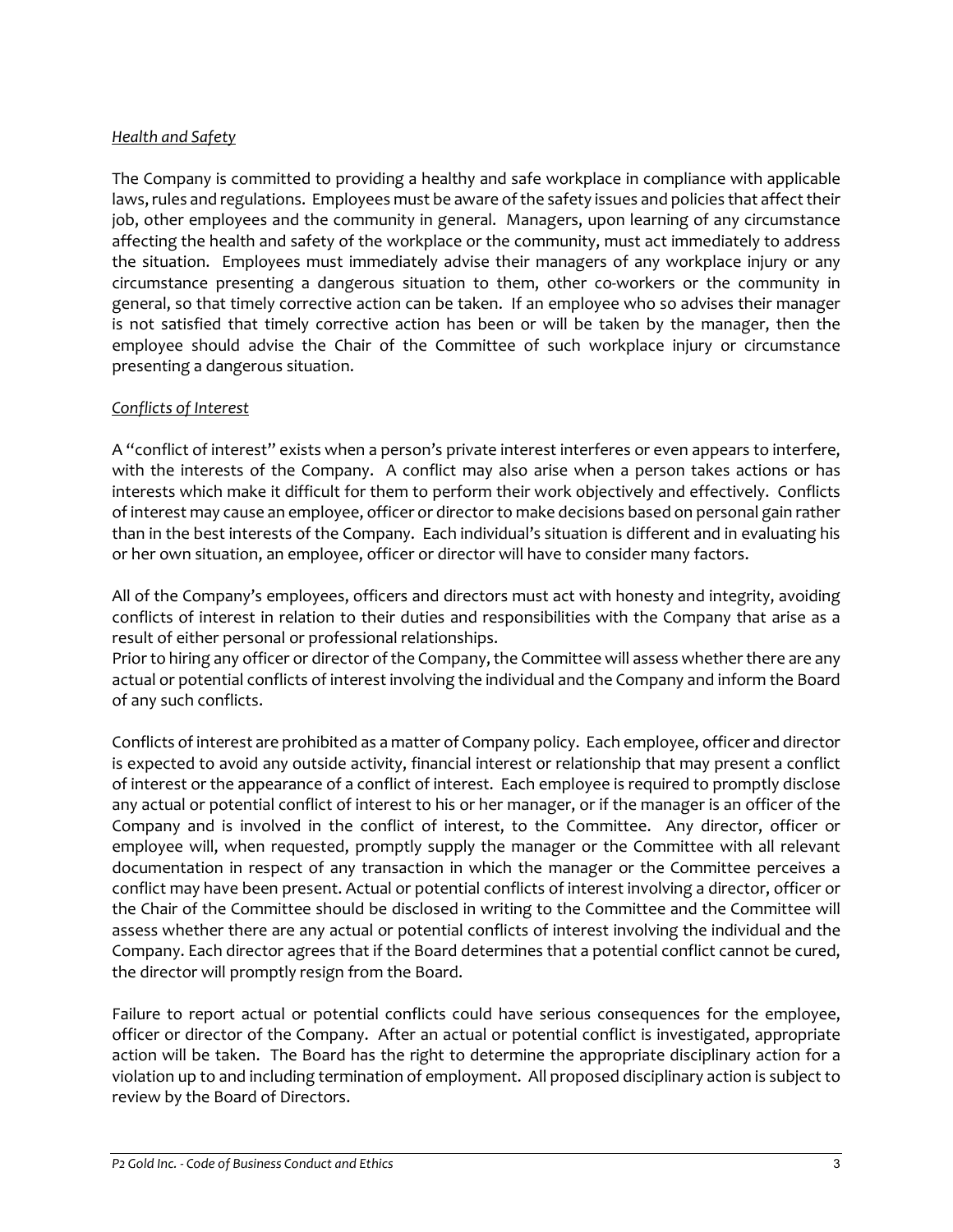### *CORPORATE OPPORTUNITIES*

All of the Company's employees, officers and directors are prohibited from: (a) taking for themselves personally opportunities that are discovered through the use of corporate property, information or as a result of his or her position with the Company unless such opportunity has first been presented to, and rejected by, the Company; (b) using corporate property, information or position for personal gain; and (c) competing with the Company. Employees, officers and directors owe a duty to the Company to advance its legitimate interests when the opportunity arises to do so.

## *CONFIDENTIALITY*

Certain employees, officers and directors will have access to certain information in the course of their duties that is considered confidential by the Company or may be involved in the design or development of new business opportunities for the Company. "Confidential Information" includes all non-public information about the Company that might be of use to competitors or harmful to the Company or its customers if disclosed. All such Confidential Information and procedures remain the property of the Company at all times and should be kept in strict confidence by employees, officers and directors, except when disclosure is authorized or required by law or necessary in the course of the Company's business. Any disclosure of such Confidential Information or procedures to persons outside the Company could be harmful to the Company's interests and will be taken very seriously by the Company.

When in possession of Confidential Information, Company employees and outside parties are encouraged to use the safest means of communication and safekeeping of the Confidential Information as is reasonably practicable under the circumstances. In particular, employees should be mindful of the security risks associated with communicating via email, social media, facsimile, cellular phones and other wireless devices, and of communicating in public places, and should choose other safer communication methods where reasonably practicable. Additionally, employees should store and work with Confidential Information in a safe manner, being mindful of the security risks associated with leaving Confidential Information in easily accessible locations, such as on a desk or displayed on a computer screen, and with making and/or distributing copies of Confidential Information. Finally, employees, officers, directors and outside parties should be mindful of and careful to avoid the posting, displaying and/or other disclosure of Confidential Information on social media platforms and/or other online accounts, even if such platforms or accounts are considered "personal" or "private".

Employees, officers and directors should be aware that their obligation to maintain the confidentiality of the Confidential Information and procedures for dealing with such Confidential Information will survive after they leave the Company and should conduct themselves accordingly.

### *FAIR DEALING*

All purchases of goods and services by the Company will be made exclusively on the basis of price, quality, service and suitability to our needs. Employees, officers or directors are prohibited from accepting gifts of money or receiving any type of personal kickbacks, rebates or other "under-thetable" payments. Employees, officers and directors may accept unsolicited non-monetary gifts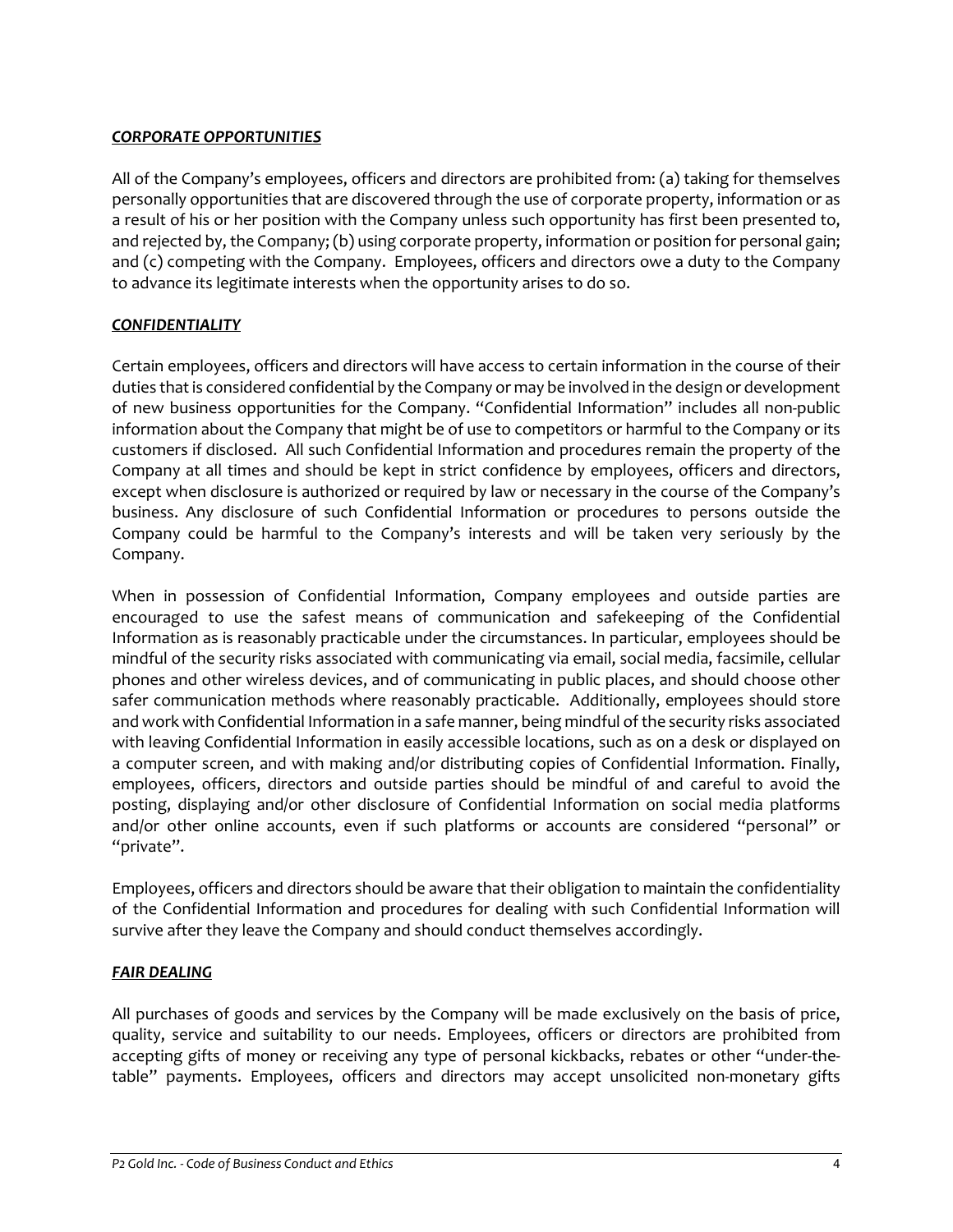provided they are appropriate and customary client development gifts for the industry and cannot be graciously declined.

Making any form of payment, direct or indirect, to a public official may violate the Canadian *Criminal Code* or the Canadian *Foreign Corrupt Practices Act* or the equivalent laws of a foreign jurisdiction. The law in this area is evolving and all employees, officers and directors are expected to be familiar with the current state of this legislation and to ensure they comply with it. In particular, if there is any doubt whatsoever as to whether a particular payment to be made, or benefit to be provided, to a public official is inappropriate or unlawful, the employee, officer or director is expected not to make that payment or provide that benefit.

## *PROTECTION AND PROPER USE OF COMPANY ASSETS*

All employees, officers and directors of the Company are expected to protect the Company's assets and ensure their efficient use because loss, theft and misuse of the Company's assets have a direct impact on the Company's business and its profitability. All of the Company's assets should only be used for legitimate business purposes. Theft of Company property will be investigated, reported to police as appropriate and is grounds for disciplinary action up to and including dismissal.

The Company's information technology systems, including computers, e-mail, intranet and internet access, telephones and voice mail are the property of the Company and are to be used primarily for business purposes. The Company's information technology systems may be used for minor or incidental reasonable personal messages provided that such use is kept at a minimum, is in compliance with the Company's policies generally and the employee understands that the Company has no obligation to keep such personal messages confidential. The Company may monitor the use of its information technology systems.

## *COMPLIANCE WITH LAWS, RULES AND REGULATIONS (INCLUDING INSIDER TRADING) AND THE POLICIES OF THE COMPANY*

The Company seeks to conduct its business in compliance with applicable laws, rules and regulations including, without limitation, insider trading, environmental, discrimination and harassment, and health and safety. No employee, officer or director shall engage in any unlawful activity in conducting the Company's business or in performing his or her day-to-day company duties, nor shall any employee, officer or director instruct others to do so.

Employees, officers and directors of the Company are required to comply with the Company's Corporate Disclosure and Insider Trading Policy and all other policies and procedures applicable to them that are adopted by the Company from time to time and provide full, fair, accurate, understandable and timely disclosure in reports and documents filed with, or submitted to, securities regulatory authorities and other materials that are made available to the investing public.

### *ACCURACY OF COMPANY RECORDS AND REPORTING*

Honest and accurate recording and reporting of information is critical to the Company's ability to make responsible business decisions. The Company's accounting records are relied upon to produce reports for the Company's management, shareholders, creditors, governmental agencies and others. Our